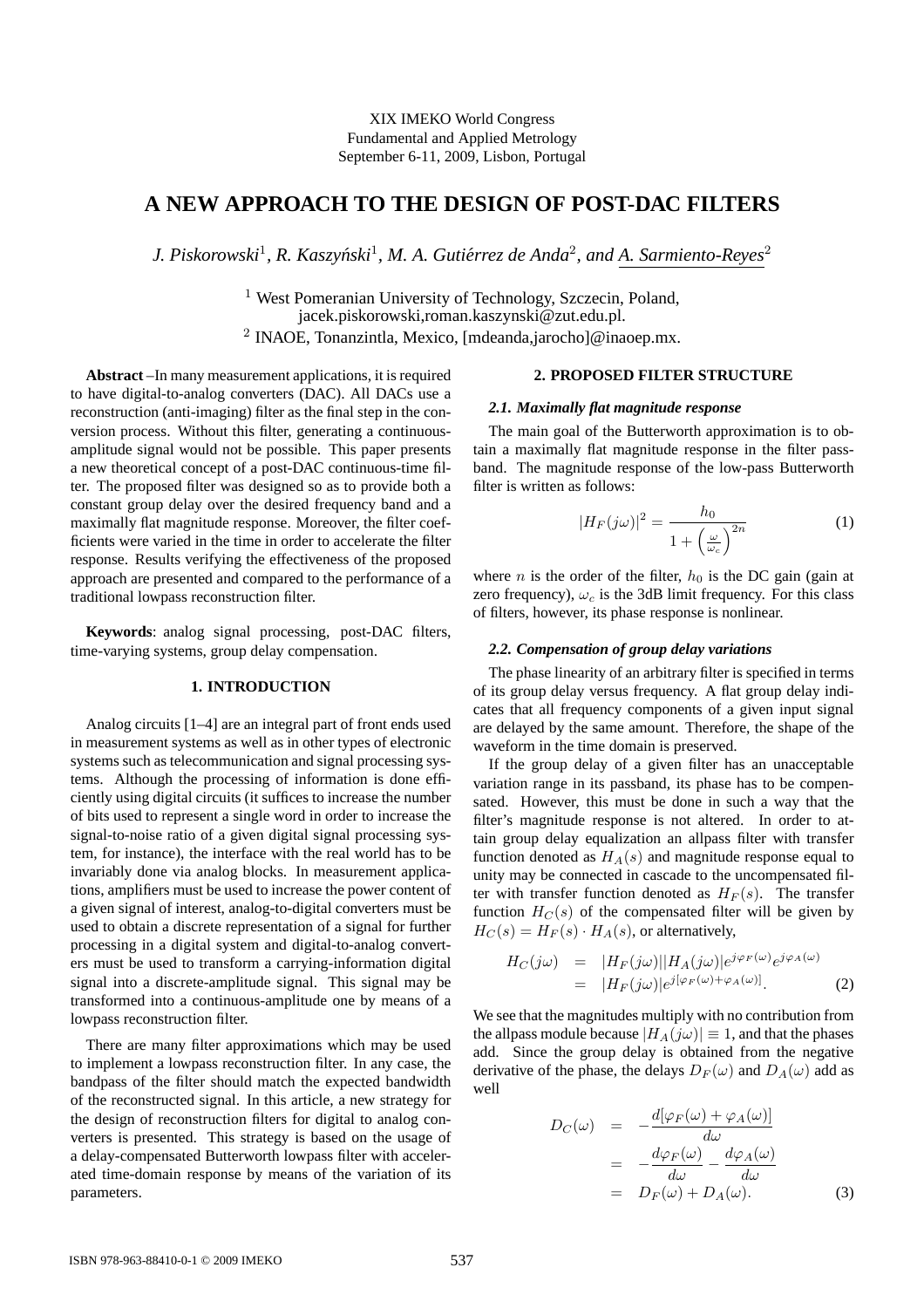The total group delay  $D_C(\omega)$  in this process will increase because  $D_C(\omega)$  is larger than either  $D_F(\omega)$  and  $D_A(\omega)$ .

A block diagram of the compensation process is presented in Fig. 1.

$$
x(t) \text{Uncompensated } z(t) \text{ Allpass} \quad y(t)
$$
\n
$$
|H_A(j\omega)| \equiv 1
$$
\n
$$
|H_F(j\omega)| \cdot e^{j\varphi(\omega)} \text{ Filter}
$$
\n
$$
x(t) \text{Compensated } y(t)
$$
\n
$$
x(t) \text{Compensated } y(t)
$$
\n
$$
|H_C(j\omega)| \cdot e^{j(\varphi(\omega) + \phi(\omega))}
$$

Fig. 1. General scheme of the group delay compensation process.

The aforementioned compensation process [2, 3] is always carried out at the cost of increasing the duration of the transient behavior of the filter. This problem will be solved with the aid of the parameter-varying approach.

#### *2.3. The parameter-varying approach*

As it was demonstrated in [5–9], it is possible to obtain significant changes of the duration of the transient behavior of a lowpass filter by the variation of the filter passband. In the most general case, an even-order lowpass filter may be described by means of the following transfer function

$$
H_{F_{even}}(s) = \frac{1}{\prod_{i}^{n/2} \left(\omega_{0i}^{-2} s^2 + 2\beta_i \omega_{0i}^{-1} s + 1\right)}
$$
(4)

whereas the transfer function of an odd-order lowpass filter may be expressed as

$$
H_{F_{odd}}(s) = \frac{1}{(Ts+1)\prod_{i}^{n/2} (\omega_{0i}^{-2}s^2 + 2\beta_i\omega_{0i}^{-1}s + 1)}.
$$
 (5)

The dynamic properties of the filters described by the transfer functions given in expressions (4) and (5) are defined in terms of the damping factors  $\beta_i$ ,  $i = 1, 2, ..., n/2$ , the characteristic frequencies  $\omega_{0i}$ , and the time constant T (for odd filter orders). In a similar way, the dynamic behavior of a secondorder allpass filter having the following transfer function

$$
H_{A_2}(s) = \frac{\omega_{0p}^{-2} s^2 - 2\beta_p \omega_{0p}^{-1} s + 1}{\omega_{0p}^{-2} s^2 + 2\beta_p \omega_{0p}^{-1} s + 1}.
$$
 (6)

is described in terms of its characteristic frequency  $\omega_{0p}$  and the damping factor  $\beta_p$ 

A parameter-varying filter is the result of modeling by means of a system of ordinary differential equations with varying coefficients the systems whose transfer functions in the frequency domain are described by expressions (4) or (5) and (6). In order to speed up the filter response, the function responsible of the change of each of the filter parameters  $F = \{\omega_{0i}, \beta_i, \frac{1}{T}, \omega_{0p}, \beta_p\}$  has been assumed to adopt the following form:

$$
F(t) = F(0) \cdot \left[ 1 - \frac{d-1}{d} \cdot h(t) \right], \ \ d = \frac{F(0)}{\overline{F}} \tag{7}
$$

where  $\overline{F}$  is the value of the previously mentioned filter parameters which has been derived from from the Butterworth approximation and the coefficient estimation of the required allpass filter transfer function, and  $d$  is the variation range of the function  $F(t)$ . The function  $h(t)$  in (7) describes the step response of the second-order support system  $H_S(s)$ 

$$
h(t) = \mathcal{L}^{-1} \left[ s^{-1} \cdot H_S(s) \right]
$$
  
= 
$$
\mathcal{L}^{-1} \left[ s^{-1} \cdot \frac{1}{\omega_{0f}^{-2} s^2 + 2\beta_f \omega_{0f}^{-1} s + 1} \right]
$$
 (8)

where  $\mathcal{L}^{-1}$  is the inverse Laplace transform, and  $\beta_f$  and  $\omega_{0f}$ determine the oscillations and the variation rate of the function  $F(t)$ , respectively. A block diagram of the proposed filter structure is presented in Fig. 2. It is assumed that function



Fig. 2. Block diagram of the proposed parameter-varying filter.

 $F(t)$  must settle to the original value of the parameter under variation during the expected duration of the transient behavior of the original linear time-invariant filter. This condition can be written as

$$
\forall_{t>t_{s\alpha}} |F(t) - \overline{F}| \le \alpha \tag{9}
$$

where  $t_{s\alpha}$  is the settling time (with assumed accuracy  $\alpha$  = 5%) of the original filter.

The best results in the reduction of the transient behavior of compensated Butterworth filters were obtained when the parameters  $\omega_{0i}$ ,  $\frac{1}{T}$ , and  $\omega_{0p}$  were varied using the same function  $F(t)$  (and with the same variation range denoted by  $d_{\omega}$ ), while  $\beta$  and  $\beta_p$  were varied according to the different functions (with different variation ranges denoted  $d_{\beta}$  and  $d_{\beta_p}$ , respectively).  $\beta(t)$  causes a stronger damping in the initial phase of the filter work as well as the suppression of undesirable overshoot in the step response, whereas  $\beta_p(t)$  eliminates the undershoot from the step response.

## **3. RESULTS**

Parameter-varying filters are very useful when the time instants in which the filter parameters should be varied are known beforehand. This situation appears during the transformation process of a zeroth-order hold signal into an analog signal. In this process, the time instants in which zeroth-order hold signal changes its level are already known, so it is possible to vary periodically the value of each of the filter coefficients. A simplified diagram presenting the aforementioned process is shown in fig. 3.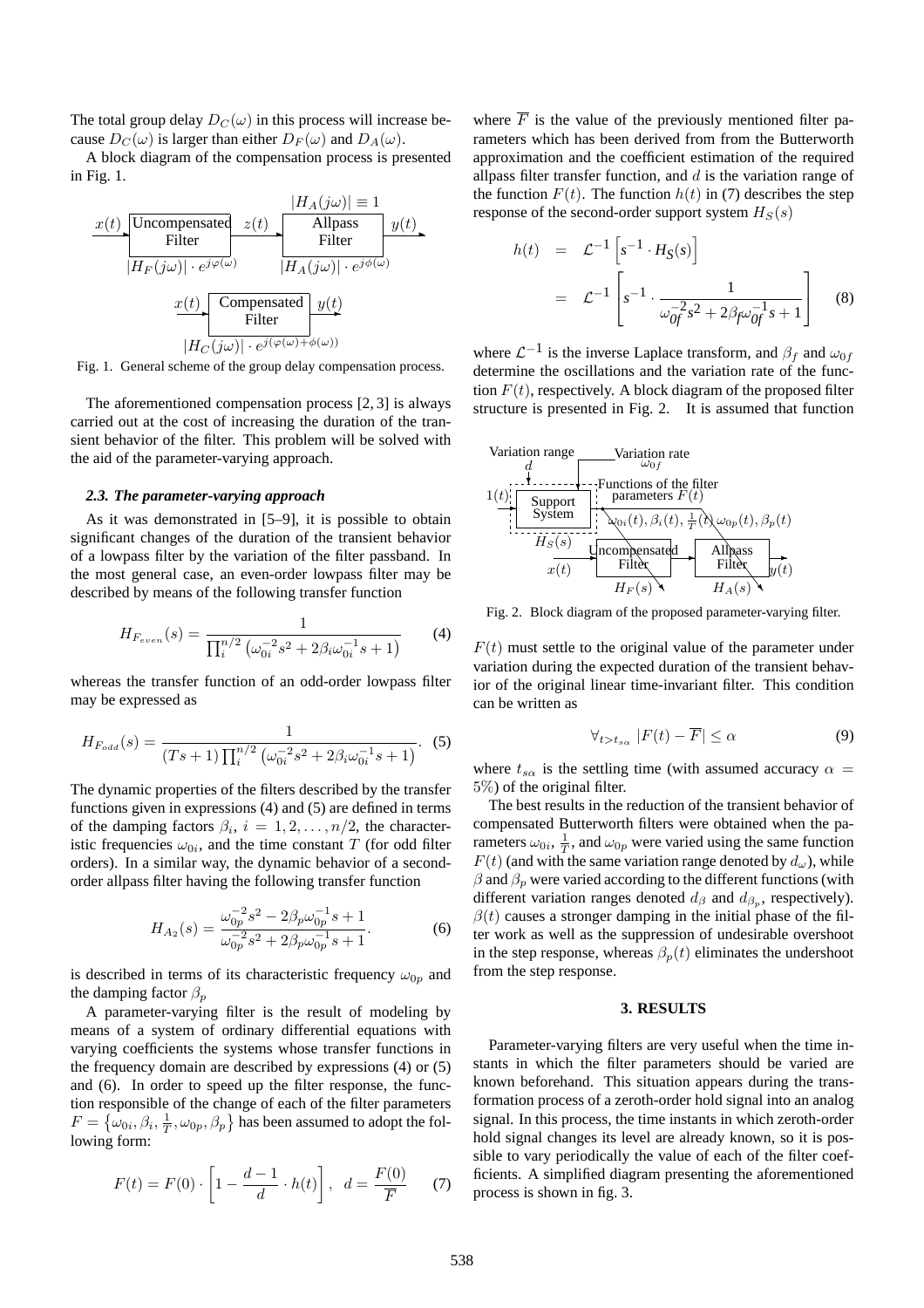Fig. 4 presents an sample original analog signal and its zeroth–order hold equivalent, and figs. 5-7 show the functions considered for the variation of the parameters of a third-order phase–compensated Butterworth filter.



Fig. 3. Periodic generation of the function  $F(t)$ .



Fig. 4. Original analog signal and its zeroth-order hold equivalent.



It is easy to notice from fig. 8 that the introduction of timevarying coefficients to the reconstruction filter causes significant acceleration of the filter response. The cutoff frequency of the reconstruction filter was selected so as to notice significant distinction between the proposed time-varying filter and its constant parameter equivalent.



Fig. 8. Simulation results of the parameter-varying filter and the linear time-invariant filter used in the reconstruction of the signal shown in Fig. 4.

## **4. CONCLUSIONS**

In this paper, the application of the parameter-varying approach in the design of post-DAC reconstruction filters has been presented. By using the described filtering approach, it is possible to obtain an efficient filter that ensures a max